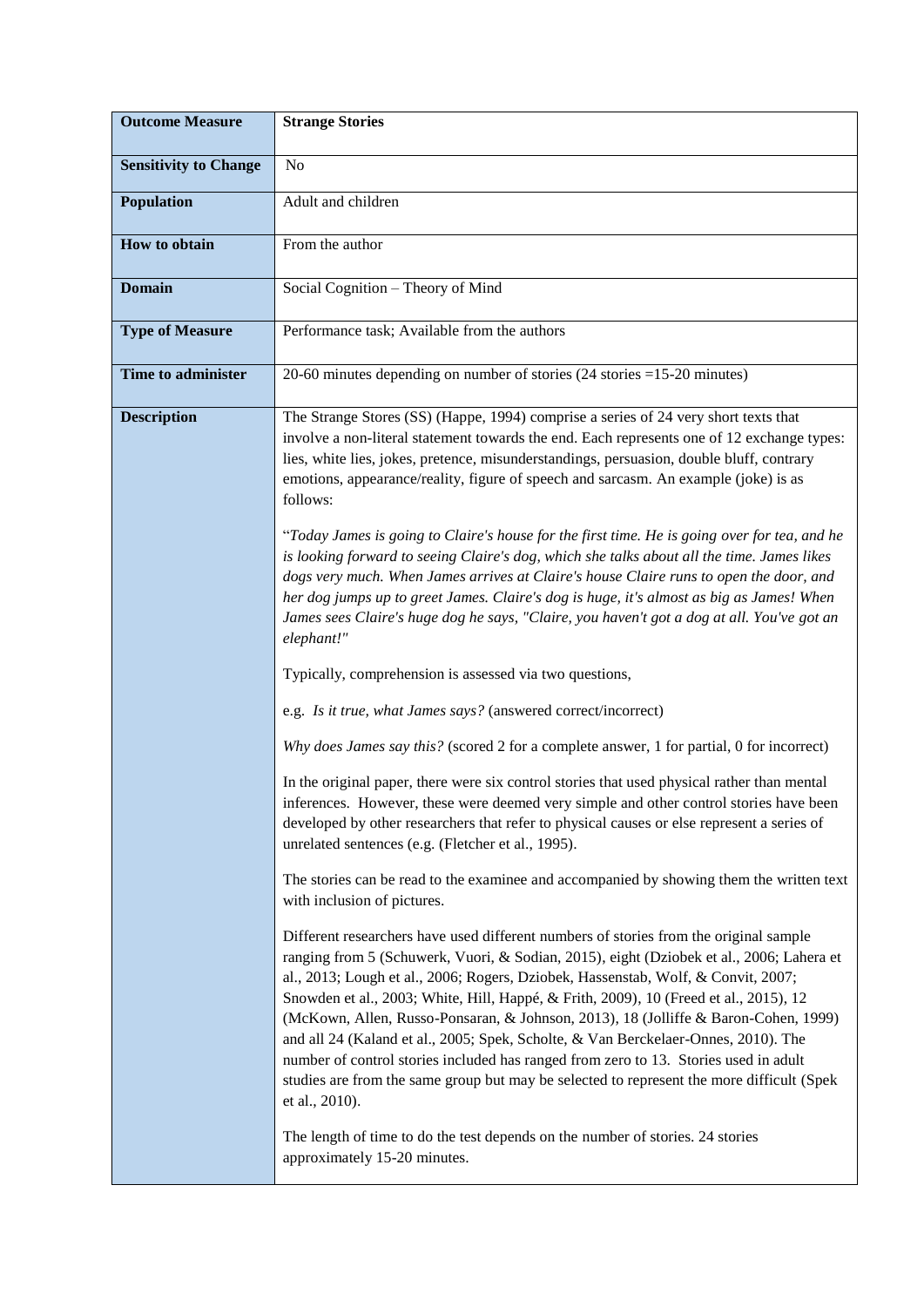|                   | Scoring has also varied from the original 0-2, to include binary scores (McKown et al.,<br>2013; McKown, Gumbiner, Russo, & Lipton, 2009), or scores that differ depending on<br>whether the answer incorporates a mental state explanation or not.                                                                                                                                                                                                                                                                                                                                                                                                                                                                                                                                                                                                                                                                             |                                         |                                 |                |                                                 |                                |  |  |  |
|-------------------|---------------------------------------------------------------------------------------------------------------------------------------------------------------------------------------------------------------------------------------------------------------------------------------------------------------------------------------------------------------------------------------------------------------------------------------------------------------------------------------------------------------------------------------------------------------------------------------------------------------------------------------------------------------------------------------------------------------------------------------------------------------------------------------------------------------------------------------------------------------------------------------------------------------------------------|-----------------------------------------|---------------------------------|----------------|-------------------------------------------------|--------------------------------|--|--|--|
| <b>Properties</b> | Internal consistency: Alpha = .74-.75 (McKown et al., 2013)                                                                                                                                                                                                                                                                                                                                                                                                                                                                                                                                                                                                                                                                                                                                                                                                                                                                     |                                         |                                 |                |                                                 |                                |  |  |  |
|                   | Inter-rater reliability for the SS is usually good: ICCs of 0.89 - .99 (McKown et al., 2013;<br>Rogers et al., 2007; White et al., 2009) or percent agreement of 95–98% (Jolliffe & Baron-<br>Cohen, 1999; Spek et al., 2010).                                                                                                                                                                                                                                                                                                                                                                                                                                                                                                                                                                                                                                                                                                  |                                         |                                 |                |                                                 |                                |  |  |  |
|                   | Test-retest (12 months) $r = .64$ . (McKown et al., 2013)                                                                                                                                                                                                                                                                                                                                                                                                                                                                                                                                                                                                                                                                                                                                                                                                                                                                       |                                         |                                 |                |                                                 |                                |  |  |  |
|                   | Construct validity:                                                                                                                                                                                                                                                                                                                                                                                                                                                                                                                                                                                                                                                                                                                                                                                                                                                                                                             |                                         |                                 |                |                                                 |                                |  |  |  |
|                   | SS correlates significantly with other measures of ToM including the TOM measure of the<br>NEPSY (McKown et al., 2013), the IRI PT subscale (Rogers et al., 2007), the Faux Pas<br>test (Spek et al., 2010), the MASC (Dziobek et al., 2006; Lahera et al., 2013) and the<br>RMET (Lahera et al., 2013). It also correlates significantly with vocabulary (Dziobek et<br>al., 2006) as well as receptive and expressive language (Freed et al., 2015) and pragmatic<br>language skills (McKown et al., 2013).                                                                                                                                                                                                                                                                                                                                                                                                                   |                                         |                                 |                |                                                 |                                |  |  |  |
|                   | Concurrent validity: There is not a lot of research on the predictive validity of the SS<br>although in one study it was found to be a good predictor of ASD, more so than other<br>social cognition measures including the RMET, Ekman and Friesen faces and the MASC<br>(Dziobek et al., 2006).                                                                                                                                                                                                                                                                                                                                                                                                                                                                                                                                                                                                                               |                                         |                                 |                |                                                 |                                |  |  |  |
|                   | Discriminant validity: The SS mentalising (but not control) stories usually discriminate<br>between children/adolescents/ adults with ASD and demographically matched controls<br>(Baron-Cohen, Wheelwright, & Jolliffe, 1997; Happe, 1994; Jolliffe & Baron-Cohen,<br>1999; Kaland et al., 2005; Lahera et al., 2013; Rogers et al., 2007; Spek et al., 2010; White<br>et al., 2009) although not always (Schuwerk et al., 2015). People with FTD and HD have<br>been found to perform more poorly than matched controls but this is regardless of story<br>type (Snowden et al., 2003). In other studies people with FTD were no poorer than<br>controls (Lough et al., 2006).<br>Normative data: There is normative data in a range of studies that varies depending on<br>both the scoring system used and the number of stories (both mentalising and control)<br>given. Some of these are represented in the table below. |                                         |                                 |                |                                                 |                                |  |  |  |
|                   |                                                                                                                                                                                                                                                                                                                                                                                                                                                                                                                                                                                                                                                                                                                                                                                                                                                                                                                                 |                                         |                                 |                |                                                 |                                |  |  |  |
|                   | Study                                                                                                                                                                                                                                                                                                                                                                                                                                                                                                                                                                                                                                                                                                                                                                                                                                                                                                                           | Number of<br>mental<br>state<br>stories | Number<br>of control<br>stories | Scoring        | Number of<br>typically<br>developed<br>children | Number of<br>healthy<br>adults |  |  |  |
|                   | (Dziobek et al.,<br>2006)                                                                                                                                                                                                                                                                                                                                                                                                                                                                                                                                                                                                                                                                                                                                                                                                                                                                                                       | $8\,$                                   | 2                               | $0 - 2$        |                                                 | 20                             |  |  |  |
|                   | (Freed et al.,<br>2015)                                                                                                                                                                                                                                                                                                                                                                                                                                                                                                                                                                                                                                                                                                                                                                                                                                                                                                         | 10                                      |                                 | $0-2$ or $0-3$ | 140 5-12<br>y.o.                                |                                |  |  |  |
|                   | (Happe, 1994)                                                                                                                                                                                                                                                                                                                                                                                                                                                                                                                                                                                                                                                                                                                                                                                                                                                                                                                   | 24                                      | 6                               | $0 - 2$        | 26 6-10 y.o.                                    |                                |  |  |  |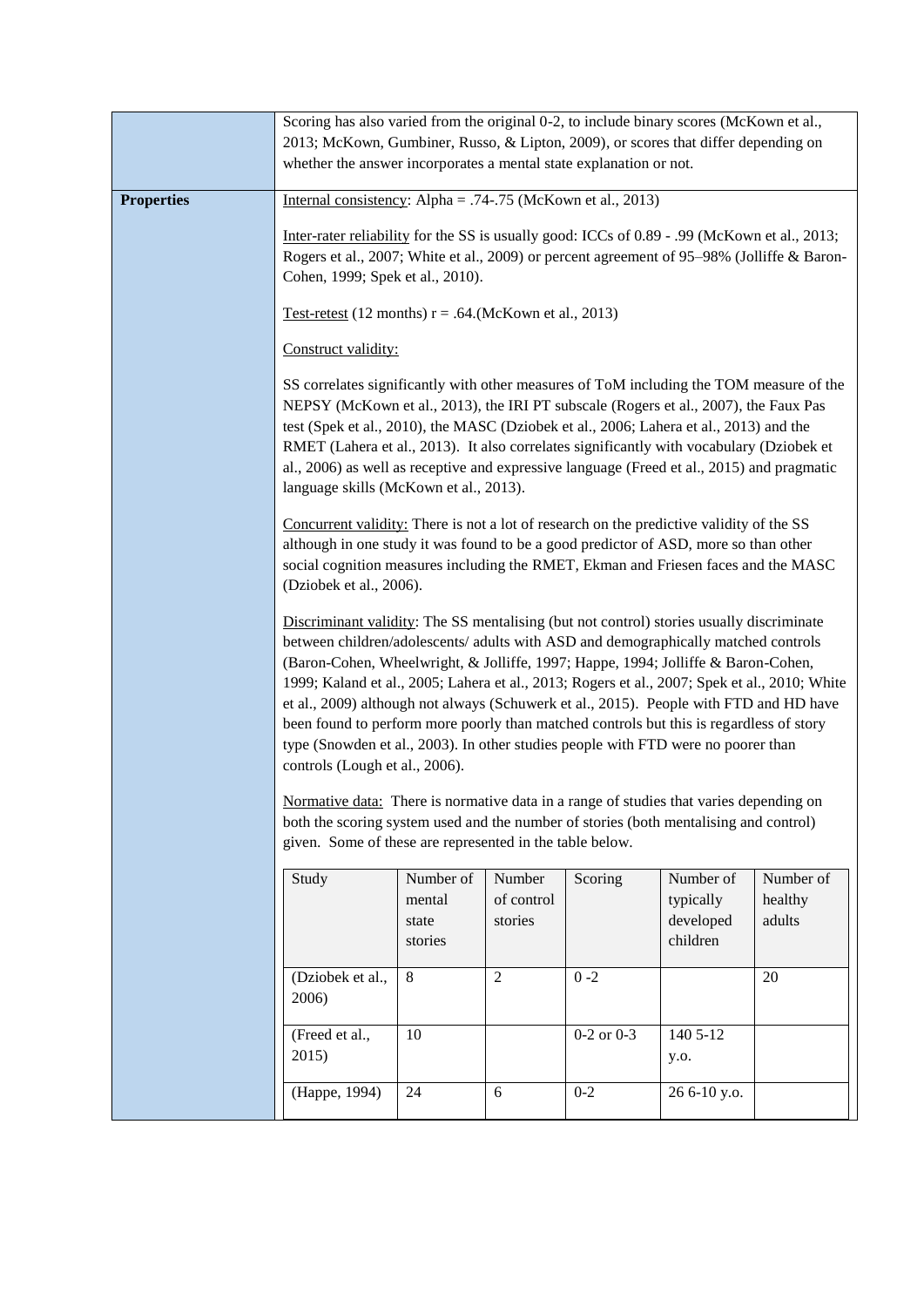|                      | (Jolliffe &                                                                                                                                                                       | 18             | 6              | percent            |                 | 17              |  |  |
|----------------------|-----------------------------------------------------------------------------------------------------------------------------------------------------------------------------------|----------------|----------------|--------------------|-----------------|-----------------|--|--|
|                      | Baron-Cohen,<br>1999)                                                                                                                                                             |                |                | correct            |                 |                 |  |  |
|                      | (Kaland et al.,<br>2005)                                                                                                                                                          | 24             | 13             | $0 - 2$            | 20 9-21 y.o.    |                 |  |  |
|                      | (Lahera et al.,<br>2013)                                                                                                                                                          | 8              | 8              | $0 - 2$            |                 | 26              |  |  |
|                      | (Lough et al.,<br>2006)                                                                                                                                                           | 8              | $8\,$          | $0 - 1$            |                 | 13              |  |  |
|                      | (McKown et<br>al., 2013)                                                                                                                                                          | 12             |                | $0 - 1$            | 1864-14<br>y.o. |                 |  |  |
|                      | (Rogers et al.,<br>2007)                                                                                                                                                          | 8              | $\overline{2}$ | $0 - 2$            |                 | 21              |  |  |
|                      | (Schuwerk et<br>al., 2015)                                                                                                                                                        | $\overline{5}$ | $\overline{4}$ | percent<br>correct |                 | 19              |  |  |
|                      | (Snowden et<br>al., 2003)                                                                                                                                                         | $8\,$          | 8              | $0 - 2$            |                 | 18              |  |  |
|                      | (Spek et al.,<br>2010)                                                                                                                                                            | 24             |                | $0 - 2$            |                 | $\overline{32}$ |  |  |
|                      | (Lough et al.,<br>2006)                                                                                                                                                           | 8              | 8              | $0 - 2$            |                 | 13              |  |  |
|                      | (White et al.,<br>2009)                                                                                                                                                           | 8              | 8              | $0 - 2$            | 45 7-12 y.o.    |                 |  |  |
| <b>Advantages</b>    | The SS are simple to administer and freely available<br>$\bullet$<br>There is a substantial amount of research on the SS<br>$\bullet$<br>Construct validity is sound<br>$\bullet$ |                |                |                    |                 |                 |  |  |
| <b>Disadvantages</b> | The SS are reliant on good language skills<br>$\bullet$<br>Normative data varies enormously with respect to number of stories and scoring<br>systems.                             |                |                |                    |                 |                 |  |  |

## **References**

- Baron-Cohen, S., Wheelwright, S., & Jolliffe, T. (1997). Is there a "language of the eyes"? Evidence from normal adults, and adults with autism or Asperger syndrome. *Visual Cognition, 4*(3), 311-331.
- Dziobek, I., Fleck, S., Kalbe, E., Rogers, K., Hassenstab, J., Brand, M., . . . Convit, A. (2006). Introducing MASC: a movie for the assessment of social cognition. *Journal of Autism & Developmental Disorders, 36*(5), 623-636. doi:10.1007/s10803-006-0107-0
- Fletcher, P. C., Happe, F., Frith, U., Baker, S. C., Dolan, R. J., Frackowiak, R. S. J., & Frith, C. (1995). Other minds in the brain: A functional imaging study of "theory of mind" in story comprehension. *Cognition, 57*, 109-128.
- Freed, J., McBean, K., Adams, C., Lockton, E., Nash, M., & Law, J. (2015). Performance of children with social communication disorder on the Happé Strange Stories: Physical and mental state responses and relationship to language ability. *Journal of Communication Disorders, 55*, 1-14. doi:https://doi.org/10.1016/j.jcomdis.2015.03.002
- Happe, F. (1994). An advanced test of theory of mind: Understanding of story characters' thoughts and feelings by able autistic, mentally handicapped, and normal children and adults. *Journal of Autism & Developmental Disorders, 24*(2), 129-154.